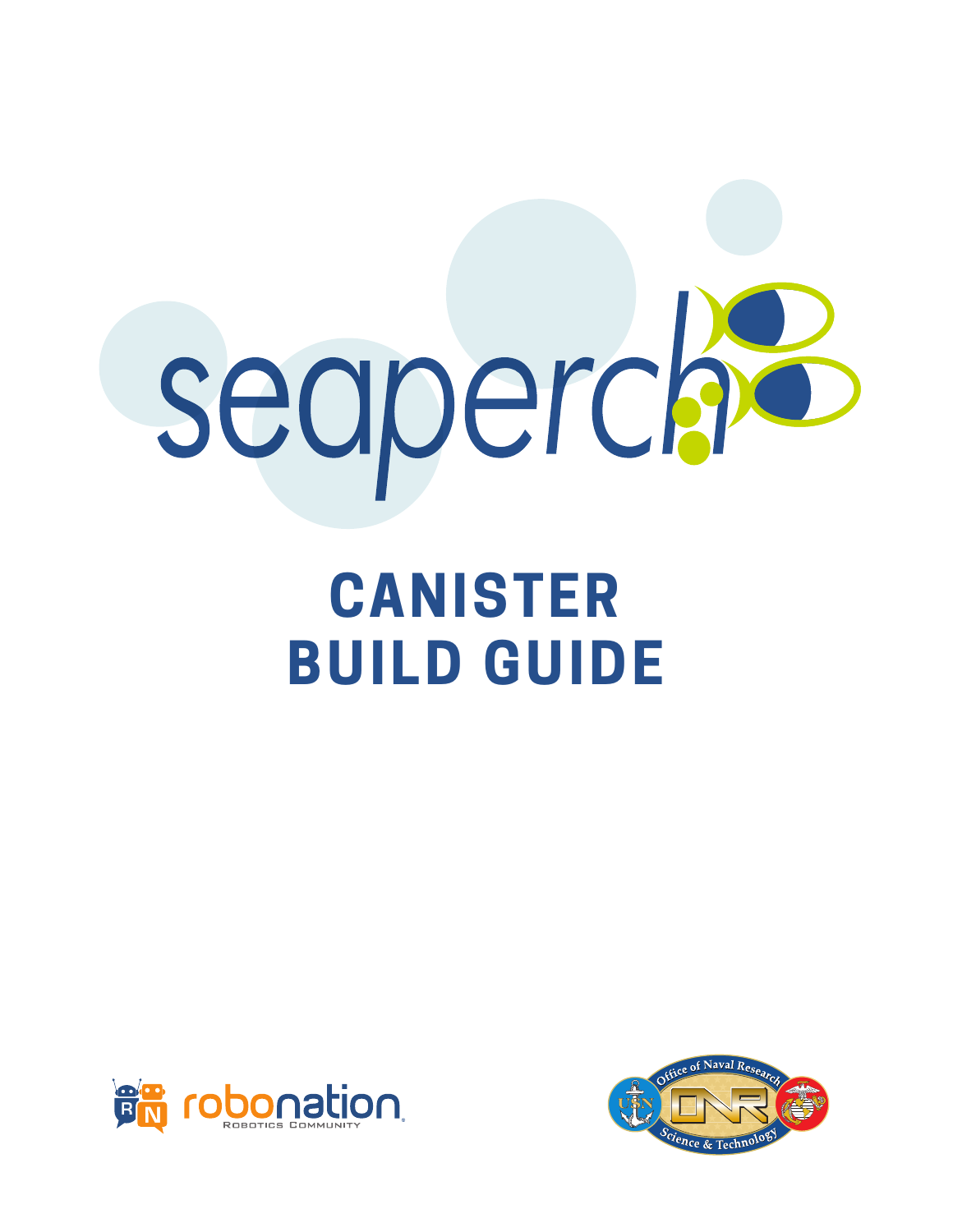## **Canister Construction and Specs**





### **Specifications**:

- 1. Small Canister 1.68" Diameter (Golf ball size)
	- *Weights*: 7 each, 3/8-16 Stainless Steel Hex Nut (42 grams)
	- *Note*: Hot glue used to lock hex nuts in place has a density of .9 1.0 g/cm3
	- *Rope*: 1/4" Polypropylene x 10" long
	- *Total weight in air*: 66 grams
	- *Apparent weight in water*: 38 grams
- 2. Medium Canister 2.86" Diameter (Baseball size)
	- *Weights*: 6 each, 1/4" x 1.5" Stainless Steel Fender Washer (73 grams). Actual size .055" thick, 1.50" Outside diameter, .281" diameter hole.
	- *Rope*: 1/4" Polypropylene x 12" long
	- *Total weight in air*: 103 grams
	- *Apparent weight in water*: 63 grams
- 3. Large Canister 3.82" Diameter (Softball size)
	- *Weights*: 6 each, 1/4" x 1.5" Stainless Steel Fender Washer (73 grams). Actual size .055" thick, 1.50" Outside diameter, .281" diameter hole.
	- *Rope*: 1/4" Polypropylene x 14" long
	- *Total weight in air*: 126 grams
	- *Apparent weight in water*: 61 grams

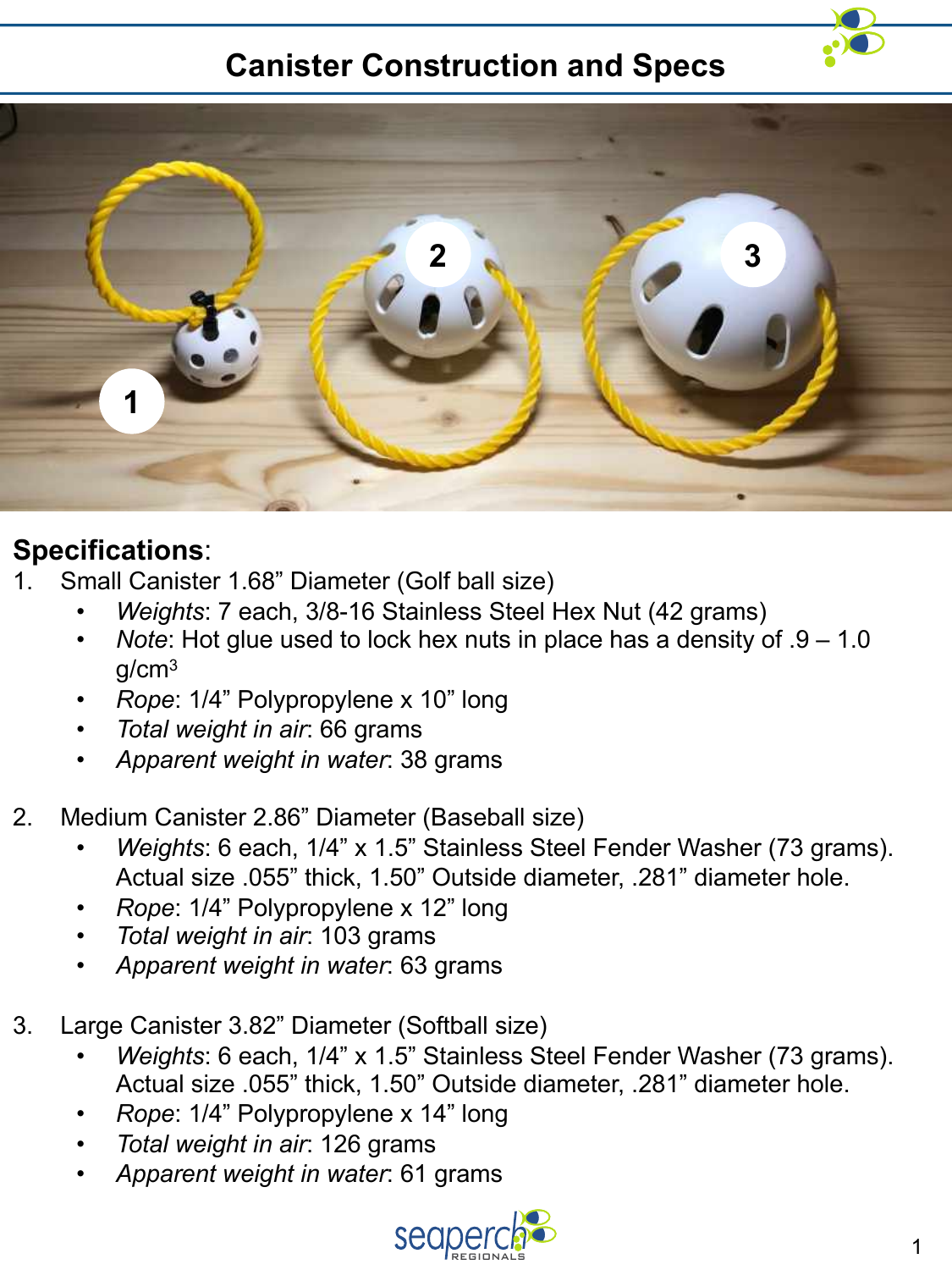

1/3

1. Hot glue the holes in the hex nuts. This prevents air entrapment which will affect the apparent weight in water.





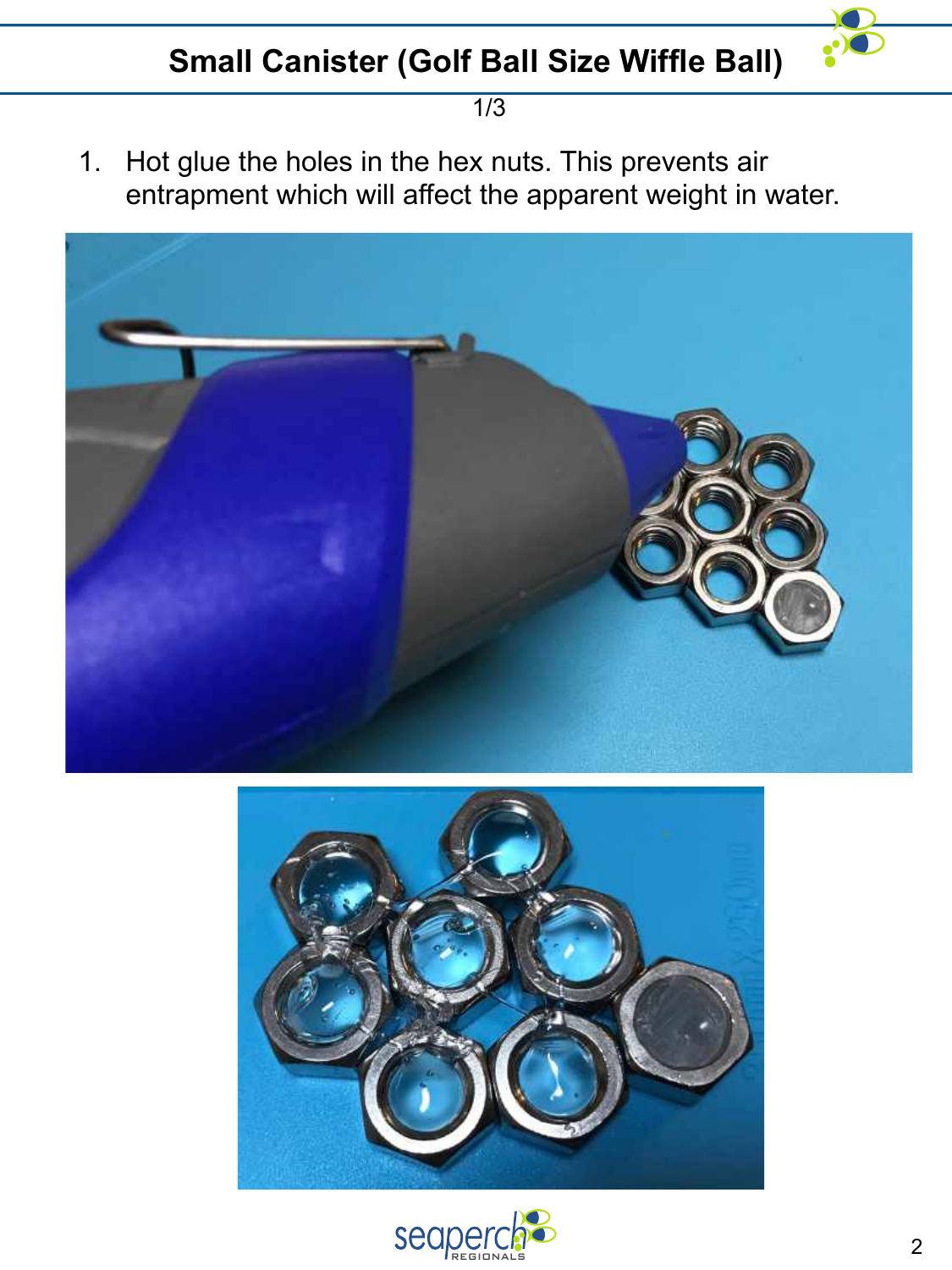# **Small Canister (Golf Ball Size Wiffle Ball)**

Large hole

Figure 1

Figure 2

Figure 3

**INCRETARY OR** 

œ,



- 2. Make a slit between two of the holes *(figure 1).*
- 3. Insert 7 nuts *(figure 2).*
- 4. Squirt enough hot glue into Wiffle ball to coat hex nuts *(figure 3).* This prevents hex nuts from moving. *Figure 4* is for illustration purpose only to show hex nuts covered with glue – DO NOT cut your ball as shown.

# **Use safety precautions Large** When using hot glue.





hole up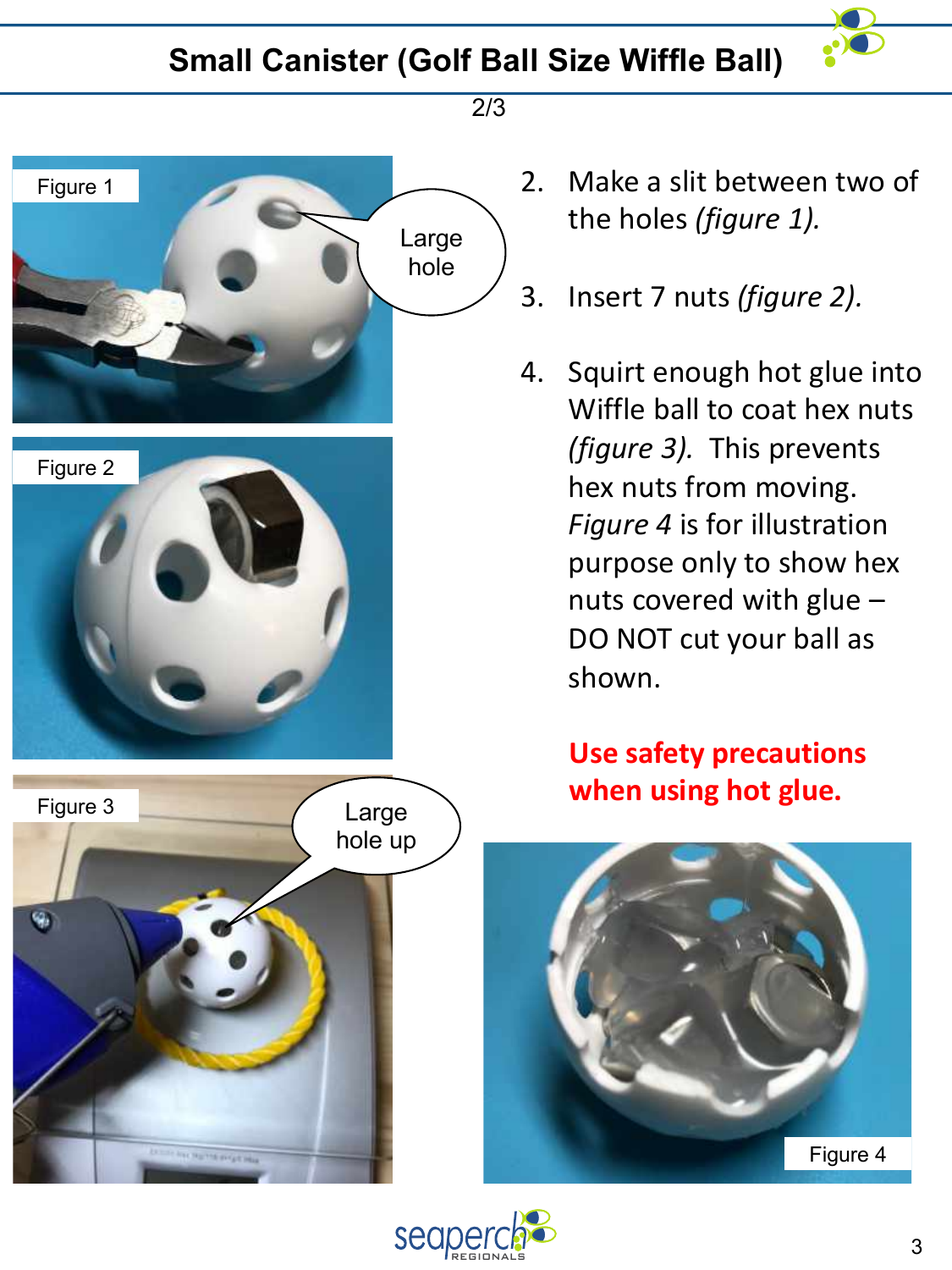# **Small Canister (Golf Ball Size Wiffle Ball)**



#### 3/3



- 5. Overlap the rope ends 3/4" to 1" and fasten using an 8" to 10" long cable tie.
- 6. Cut off end of cable tie as close to lock as possible.

*(Instructions typical for all rope hoops.)*

- 7. Connect the rope hoop to the Wiffle ball (center over large hole with hex nuts on bottom) as shown using an 8" to 10" long cable tie.
- 8. Assure that the cut off end of cable tie as close to lock as possible.

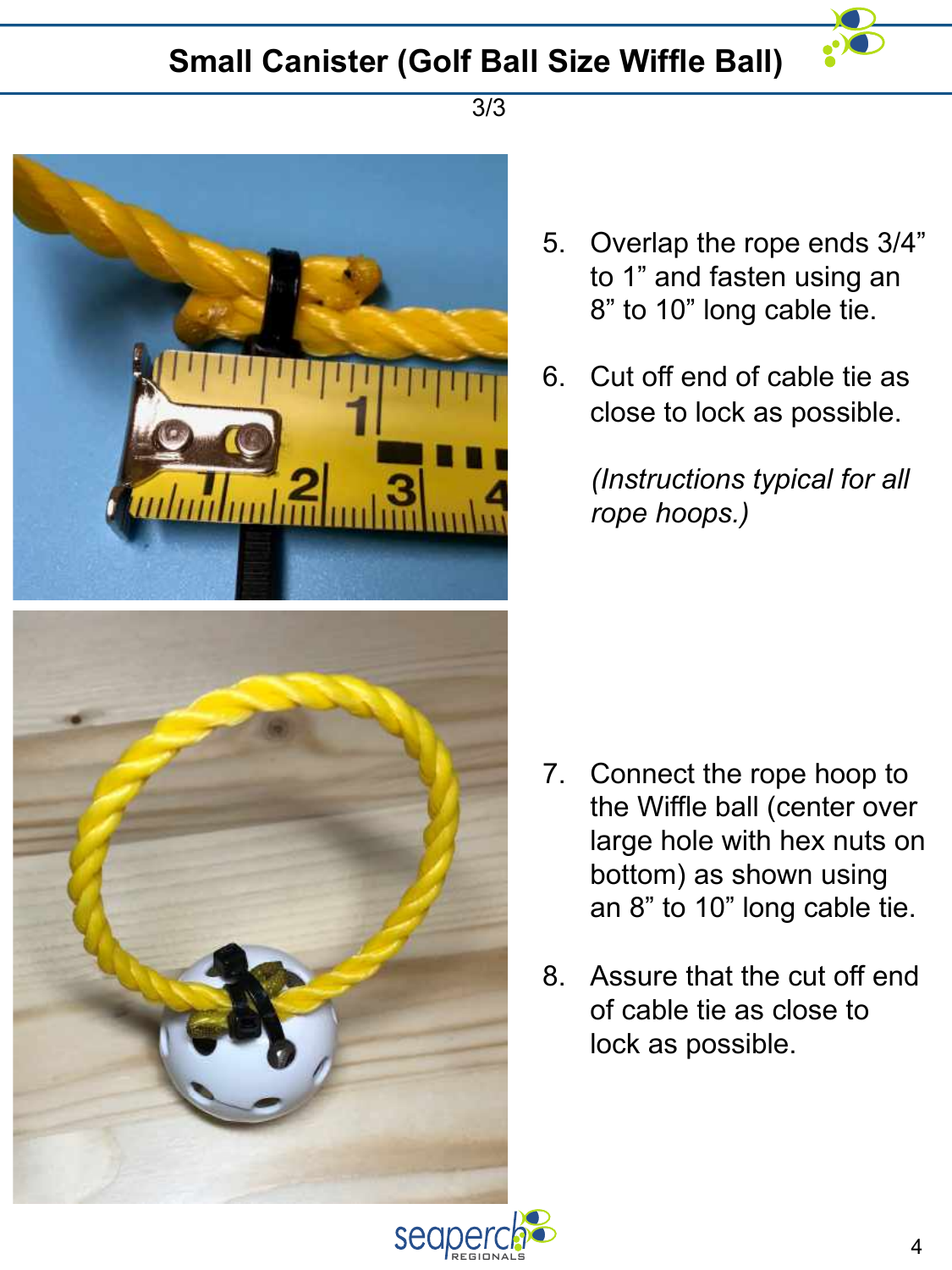#### **Medium and Large Canisters (Baseball and Softball Size Wiffle Balls)**



1/3





1. Cut a slit on both ends of any slot using diagonal cutting. The slit must be large enough to allow the fender washers to be inserted.

> **Please remember to use safety precautions when cutting the slit.**

2. Insert 6 washers.

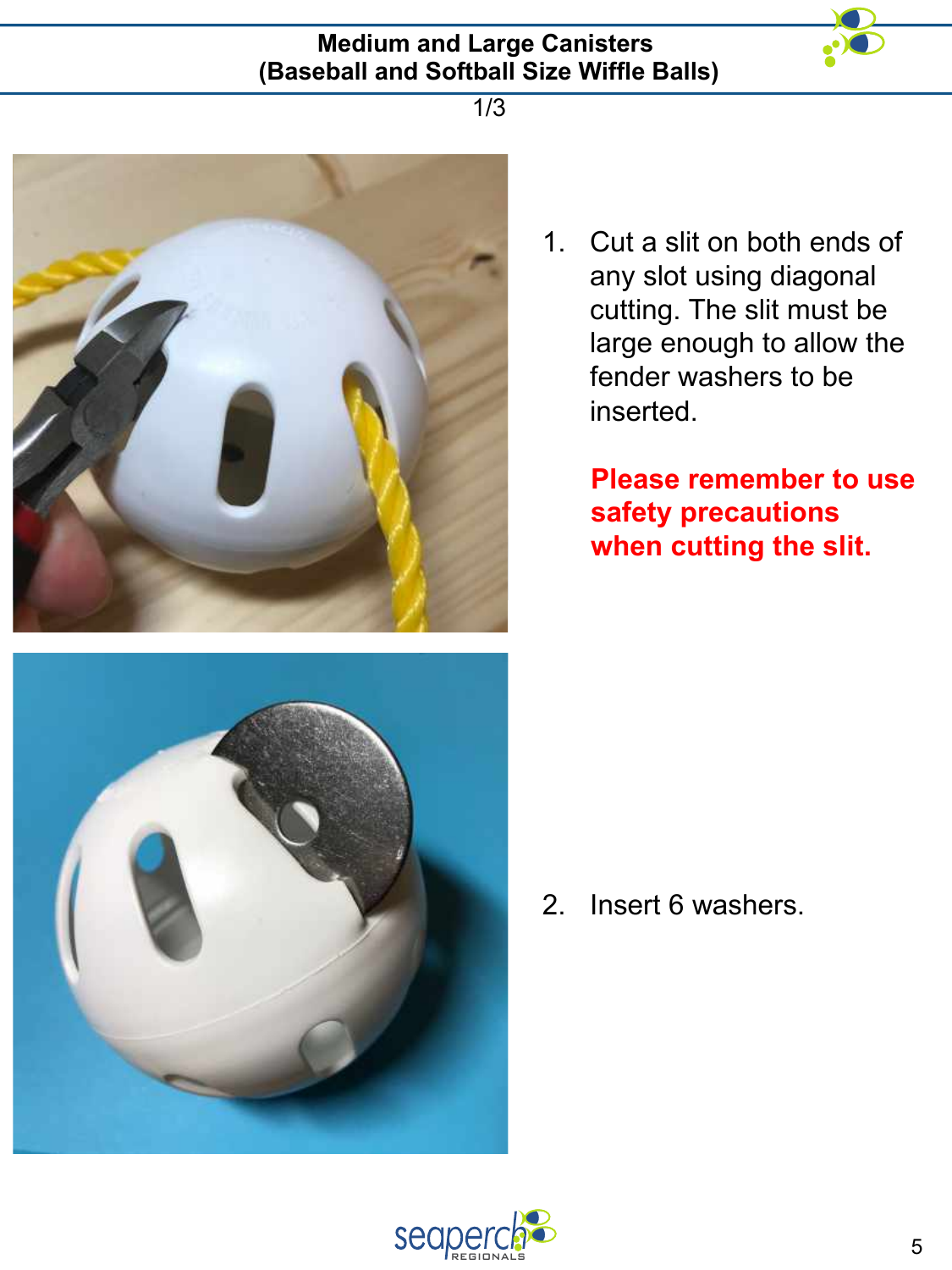

2/3

## **Baseball size Wiffle ball**

3. Lock the washers in place using two 8" to 10" long cable ties (*Figure 1 & Figure 2)*





## **Softball size Wiffle ball**

3. Lock the washers in place using three 8" to 10" long cable ties (*Figure 3 & Figure 4).*